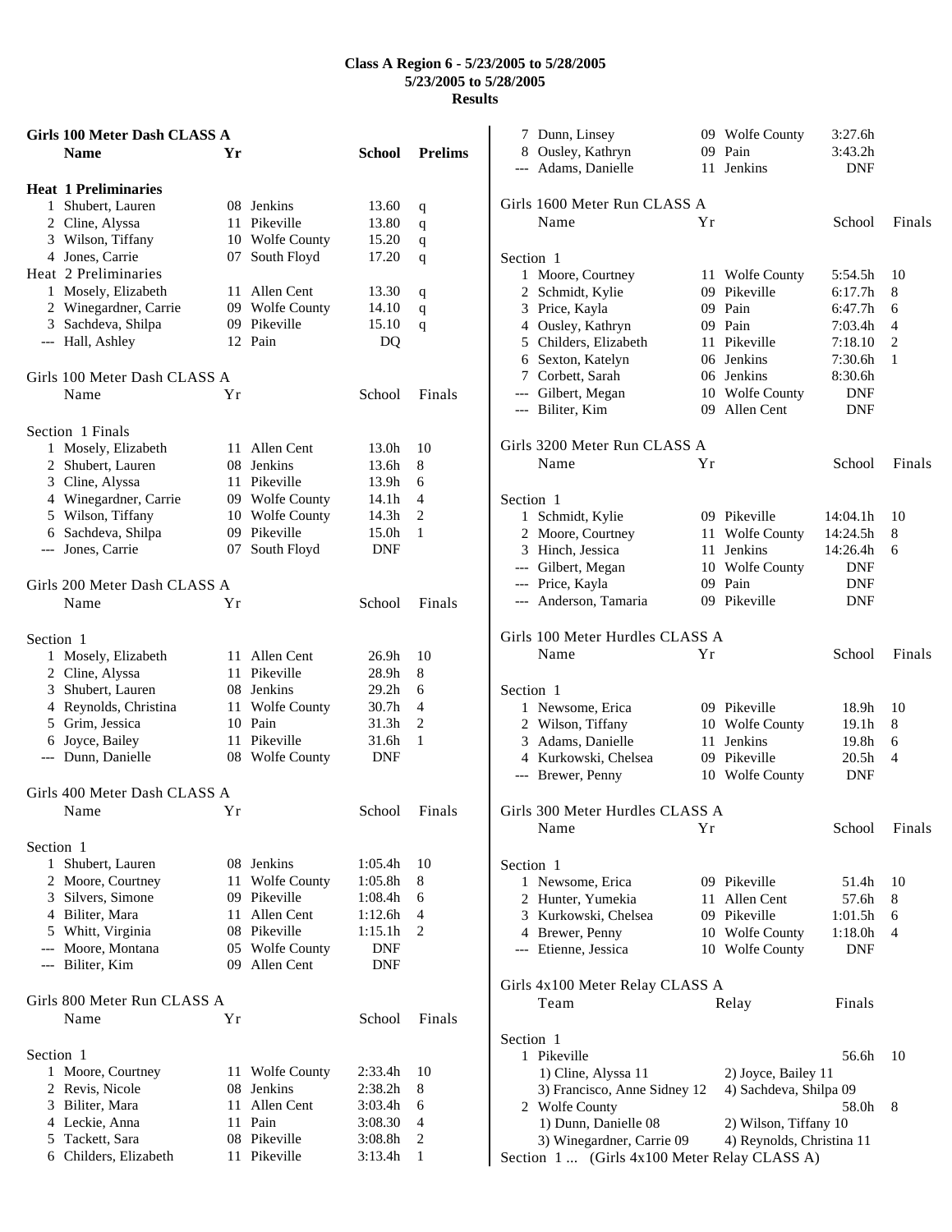## Class A Region 6 - 5/23/2005 to 5/28/2005 5/23/2005 to 5/28/2005 Results

|           | Team                                                         |    | Relay                                            | Finals                     |        |
|-----------|--------------------------------------------------------------|----|--------------------------------------------------|----------------------------|--------|
| ---       | Allen Central<br>1) Biliter, Kim 09<br>3) Hunter, Yumekia 11 |    | 2) Biliter, Mara 11<br>4) Mosely, Elizabeth 11   | DQ                         |        |
|           | Girls 4x200 Meter Relay CLASS A<br>Team                      |    | Relay                                            | Finals                     |        |
| Section 1 |                                                              |    |                                                  |                            |        |
|           | 1 Pikeville                                                  |    |                                                  | 1:59.3h                    | 10     |
|           | 1) Joyce, Bailey 11                                          |    | 2) Cline, Alyssa 11                              |                            |        |
|           | 3) Newsome, Erica 09<br>2 Wolfe County                       |    | 4) Silvers, Simone 09                            | 2:19.3h                    | 8      |
|           | 1) Dunn, Linsey 09                                           |    | 2) Dunn, Danielle 08                             |                            |        |
|           | 3) Reynolds, Christina 11                                    |    | 4) Whisman, Shawna 10                            |                            |        |
|           | Girls 4x400 Meter Relay CLASS A                              |    |                                                  |                            |        |
|           | Team                                                         |    | Relay                                            | Finals                     |        |
| Section 1 |                                                              |    |                                                  |                            |        |
|           | 1 Pikeville                                                  |    |                                                  | 4:44.0h                    | 10     |
|           | 1) Newsome, Erica 09                                         |    | 2) Silvers, Simone 09                            |                            |        |
|           | 3) Whitt, Virginia 08<br>2 Jenkins                           |    | 4) Champlin, Sarah 07                            | 4:54.3h                    |        |
|           | 1) Adams, Danielle 11                                        |    | 2) Branham, Beth 11                              |                            | 8      |
|           | 3) Revis, Nicole 08                                          |    | 4) Shubert, Lauren 08                            |                            |        |
|           | 3 Wolfe County                                               |    |                                                  | 5:44.6h                    | 6      |
|           | 1) Brewer, Penny 10                                          |    | 2) Dunn, Linsey 09                               |                            |        |
|           | 3) Moore, Montana 05                                         |    | 4) Reynolds, Christina 11                        |                            |        |
|           | Girls 4x800 Meter Relay CLASS A                              |    |                                                  |                            |        |
|           | Team                                                         |    | Relay                                            | Finals                     |        |
| Section 1 |                                                              |    |                                                  |                            |        |
|           | 1 Jenkins                                                    |    |                                                  | 11:45.0h                   | 10     |
|           | 1) Adams, Danielle 11                                        |    | 2) Hinch, Jessica 11                             |                            |        |
|           | 3) Branham, Beth 11                                          |    | 4) Revis, Nicole 08                              |                            |        |
|           | 2 Pikeville                                                  |    |                                                  | 12:36.8h                   | 8      |
|           | 1) Childers, Elizabeth 11<br>3) Tackett, Sara 08             |    | 2) Whitt, Virginia 08<br>4) Francisco, Lesley 07 |                            |        |
|           | 3 Pain                                                       |    |                                                  | 12:59.1h                   | 6      |
|           | 1) Price, Kayla 09                                           |    | 2) Ousley, Kathryn 09                            |                            |        |
|           | 3) Blair, Cassandra 10                                       |    | 4) Leckie, Anna 11                               |                            |        |
|           | 4 Wolfe County                                               |    |                                                  | 16:12.7h                   | 4      |
|           | 1) Brewer, Penny 10                                          |    | 2) Dunn, Linsey 09                               |                            |        |
|           | 3) Epple, Sommer 10                                          |    | 4) Cable, Brittany 10                            |                            |        |
|           | Boys 100 Meter Dash CLASS A                                  |    |                                                  |                            |        |
|           | Name                                                         | Υr |                                                  | School                     | Finals |
| Section 1 |                                                              |    |                                                  |                            |        |
| 1         | Huffman, Chase                                               |    | 11 Pikeville                                     | 11.6h                      | 10     |
| 2         | Pafunda, Max                                                 | 10 | Pikeville                                        | 11.8h                      | 8      |
|           | 3 Bass, James                                                |    | 11 Pain                                          | 12.3 <sub>h</sub><br>12.4h | 6<br>4 |
|           | 4 Evans, Timothy<br>5 Hicks, Matt                            | 11 | 09 Wolfe County<br>Pain                          | 12.8h                      | 2      |
| ---       | Osborne, Joe                                                 | 12 | South Floyd                                      | DNF                        |        |
|           |                                                              |    |                                                  |                            |        |

|           | Name                        | Υr |                 | School            | Prelims        |
|-----------|-----------------------------|----|-----------------|-------------------|----------------|
|           | Heat 1 Preliminaries        |    |                 |                   |                |
|           | 1 Champlin, Tim             |    | 11 Pikeville    | 25.1 <sub>h</sub> | q              |
|           | 2 Bass, James               |    | 11 Pain         | 27.1 <sub>h</sub> | q              |
|           | 3 Miller, John              |    | 09 Wolfe County | 29.8h             | q              |
|           | 4 Lucas, Zachary            |    | 07 Jenkins      | 30.1 <sub>h</sub> |                |
|           | Heat 2 Preliminaries        |    |                 |                   |                |
|           | 1 Pafunda, Max              |    | 10 Pikeville    | 25.4 <sub>h</sub> | q              |
|           | 2 Osborne, Joe              |    | 12 South Floyd  | 25.7 <sub>h</sub> | q              |
|           | 3 Evans, Timothy            |    | 09 Wolfe County | 27.3 <sub>h</sub> | q              |
|           | 4 Bass, Tyler               |    | Pain            | 27.8h             | q              |
|           | Boys 200 Meter Dash CLASS A |    |                 |                   |                |
|           | Name                        | Yr |                 | School            | Finals         |
|           | Section 1 Finals            |    |                 |                   |                |
|           | 1 Champlin, Tim             |    | 11 Pikeville    | 24.9h             | 10             |
|           | 2 Bass, James               |    | 11 Pain         | 25.0 <sub>h</sub> | 8              |
|           | 3 Evans, Timothy            |    | 09 Wolfe County | 26.6h             | 6              |
|           | 4 Bass, Tyler               |    | Pain            | 27.5h             | 4              |
|           | 5 Pafunda, Max              |    | 10 Pikeville    | 27.9h             | 2              |
|           | 6 Miller, John              |    | 09 Wolfe County | 29.7h             | 1              |
|           | --- Osborne, Joe            |    | 12 South Floyd  | <b>DNF</b>        |                |
|           | Boys 400 Meter Dash CLASS A |    |                 |                   |                |
|           | Name                        | Yr |                 | School            | Prelims        |
|           | Heat 1 Preliminaries        |    |                 |                   |                |
|           | 1 Stanley, Aaron            |    | 11 Pikeville    | 53.5h             | q              |
|           | 2 Bass, Tyler               |    | Pain            | 1:02.4h           | q              |
|           | 3 Duncan, Keith             |    | 10 Allen Cent   | 1:05.8h           | q              |
|           | Heat 2 Preliminaries        |    |                 |                   |                |
|           | 1 Thompson, Nate            |    | 12 Jenkins      | 54.1h             | q              |
|           | 2 Wheat, Seth               |    | 11 Pikeville    | 55.0h             | q              |
|           | 3 Bass, James               |    | 11 Pain         | 58.9h             | q              |
|           | 4 Evans, Timothy            |    | 09 Wolfe County | 59.6h             | q              |
|           | 5 Duncan, Shane             |    | 10 Allen Cent   | 1:27.8h           |                |
|           | Boys 400 Meter Dash CLASS A |    |                 |                   |                |
|           | Name                        | Υr |                 | School            | Finals         |
|           | Section 1 Finals            |    |                 |                   |                |
|           | 1 Thompson, Nate            |    | 12 Jenkins      | 53.8h             | 10             |
|           | 2 Stanley, Aaron            |    | 11 Pikeville    | 54.0h             | 8              |
|           | 3 Wheat, Seth               |    | 11 Pikeville    | 55.0h             | 6              |
|           | 4 Bass, James               |    | 11 Pain         | 59.3h             | 4              |
|           | 5 Evans, Timothy            |    | 09 Wolfe County | 59.8h             | $\overline{c}$ |
|           |                             |    |                 |                   |                |
|           | 6 Bass, Tyler               |    | Pain            | 1:03.2h           | 1              |
|           | 7 Duncan, Keith             |    | 10 Allen Cent   | 1:05.0h           |                |
|           | Boys 800 Meter Run CLASS A  |    |                 |                   |                |
|           | Name                        | Υr |                 | School            | Finals         |
|           |                             |    |                 |                   |                |
|           | 1 Grimm, Chris              |    | 11 Jenkins      | 2:09.3h           | 10             |
| Section 1 | 2 Robertson, Chance         |    | 11 Pikeville    | 2:13.0h           | 8              |
|           | 3 Trimble, Justin           |    | 10 Pikeville    | 2:19.6h           | 6              |